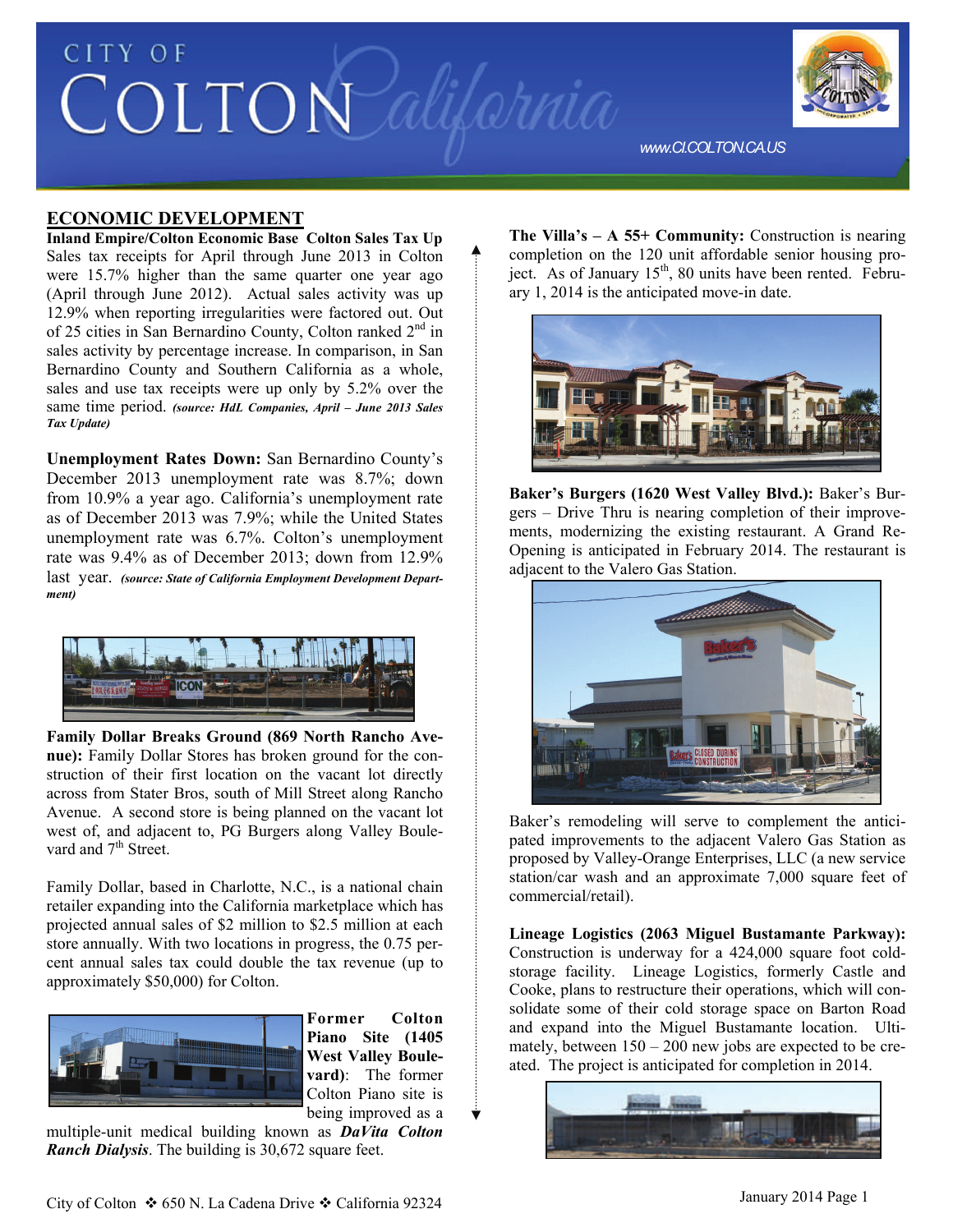#### **Property Tax Revenues to Increase**

Colton's assessed values are projected to increase by 2.0% during 2013-2014 over last year's increase of 2.5% as reported by HdL, Coren and Cone. This translates into an increase in property tax revenue to the City of Colton.

#### **Median Home Prices Jump for Single Family Residential**

Median home prices in Colton for the 2<sup>nd</sup> Quarter of 2013 were \$166,500 up from 2012  $2<sup>nd</sup>$  Quarter by 19.8% with a median home price of \$139,000. Average home prices were \$179,768 in  $2^{nd}$  Quarter 2013, up from \$138,902 a year ago, representing a 29.4% increase in the average home price. Within San Bernardino County, median home prices jumped by 25.8% (\$239,014) for the same "year on year" period; while average home prices grew by 24.5% (\$195,000). *(source: HdL Coren & Cone)*

# **Foreclosures Drop Significantly**

Foreclosure activity in Colton has dropped by 37.5% as of September 2013 with a total of 27 identified Notices of Default (10), Notices of Trustee's Sales file (10) and recorded Real Estate Owned by Lenders (7). This is a significant decrease from 72 total foreclosure activities from a year ago in September 2012. As of  $4<sup>th</sup>$  Quarter 2013, Trustees Deeds recorded within San Bernardino County, as reported by DQNews, dropped by 55.1% on a "year on year" basis. *(source: HdL Coren & Cone and DQNews.com)*

# **PUBLIC WORKS/ENGINEERING**

## **Engineering**

- CDBG Colton Avenue Sidewalk and Handicap Access Improvement Project – 100% complete.
- CDBG Bordwell Avenue/Lincoln Elementary Bus Drop Off Project – Out for Bid.
- CBDG Alley Paving Project Out for Bid.
- South Colton Drainage Improvement Project Bid opened on December 12, 2013, City Council award February 4, 2014.
- Randall Ave/Eucalyptus Ave. Safe Route to School Project – Construction Contract Executed/Notice to Proceed issued.
- Agua Mansa Sewer Force Main Project 60% complete.

## **Parks Division**

- Installed three poles and chain linkat Pete Luque Center Drive way per service request.
- Repaired two backflow cages and installed two new backflows per service request in front of Pete Luque Center.
- Installed one backflow and cage at S. La Cadena
- Replaced 1,200 feet of irrigation wire for irrigation valves at Hunts lane that had been stolen by vandals.
- Parks staff planted 115 trees in parks and right of ways.
- Removed shrubs and trees from Colton Bike lane.

#### **Streets Division**

▲

- Installing a small retaining wall/planter box on the backside of City Hall for water conversation plants.
- Repaired and/or replaced concrete in fifteen (15) locations throughout the City.
- Repaired and/or replaced asphalt in seventeen (17) locations throughout the City.
- Installed block wall for planter at City Hall.
- Poured sidewalk in Crystal Ridge.
- Installed wrought iron fence at City Hall.

## **WATER**

## **Water Well 30 Construction**

• Completed, waiting for Department of Health inspection for permit.

**Water & Wastewater Master Plans** 

• Carollo Engineers – ongoing.

 **Water Rate Study -**On-going

# **Distribution**

- Repaired and/replaced seventeen (17) water services in various areas throughout the City.
- Cleaned Domecq elevated tank.
- Ultrasonic test of Well 26 completed.
- Ordered resin for well 24 perchlorate removal system.
- Replaced 6 fire hydrants throughout the City

# **Customer Service**

- Calls received: 127
- Calls dispatched: 38
- Transferred to customer service: 42
- Counter assistance: 5

# **WASTEWATER**

- **Agua Mansa Sewer Main Project**
- Ongoing approximately 75% completed. **Centrifuge Design** 
	- Carollo Engineers ongoing

# **Distribution/Operations**

 Sewer collapse/sink hole in alley at 1262 N. Mt. Vernon - Flow restored, Section of sewer line replaced by EL-CO Contractors.

 Storm Water - La Loma/La Cadena, Crew responded to overwhelmed drainage pump.

 On 12-23-13 responded to power outage at Cadena Creek Mobil Home Park; pump station set up on portable generator until power was restored on the 12-24-13.

 Responded to sewer line break on Aqua Mansa, assisted in controlling sewage leak.

# **Plant (Colton Water Reclamation Facility)**

 $\bullet$  12-10, 11 & 13 Colton and Loma Linda Fire Dept. personnel (six groups) came in for a tour of the plant.